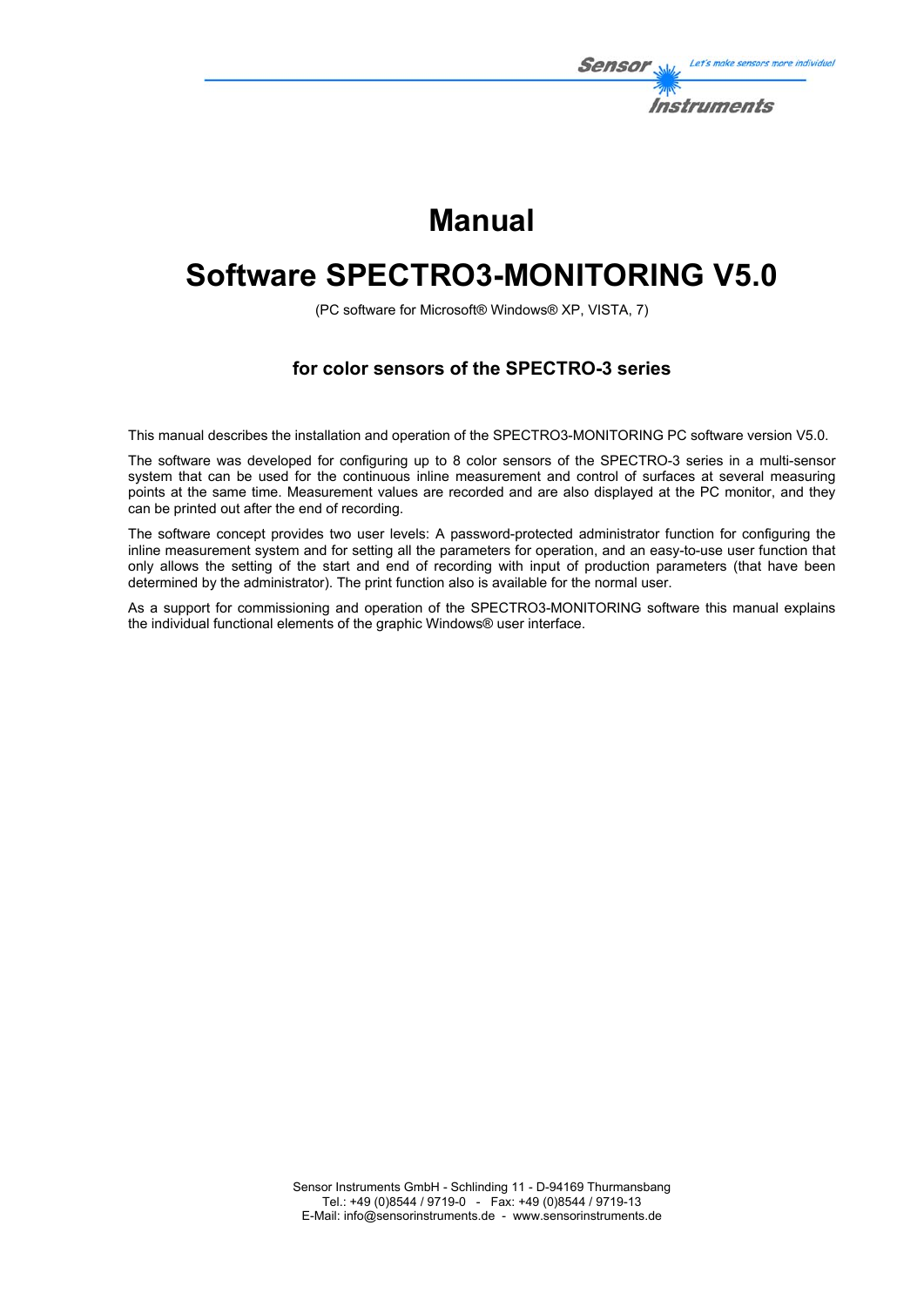

#### $\mathbf 0$ **Contents**

|              |                                              | Page |
|--------------|----------------------------------------------|------|
| $\mathbf{1}$ |                                              |      |
| 2            |                                              |      |
|              | 2.1                                          |      |
|              | 211<br>212<br>2.1.3<br>2.1.4<br>2.1.5<br>216 |      |

| <b>Shortcuts:</b>                              |                                                             |
|------------------------------------------------|-------------------------------------------------------------|
| <b>SFND</b><br><b>GET</b><br>GO<br><b>STOP</b> | F9<br>F <sub>10</sub><br>F <sub>11</sub><br>F <sub>12</sub> |
|                                                |                                                             |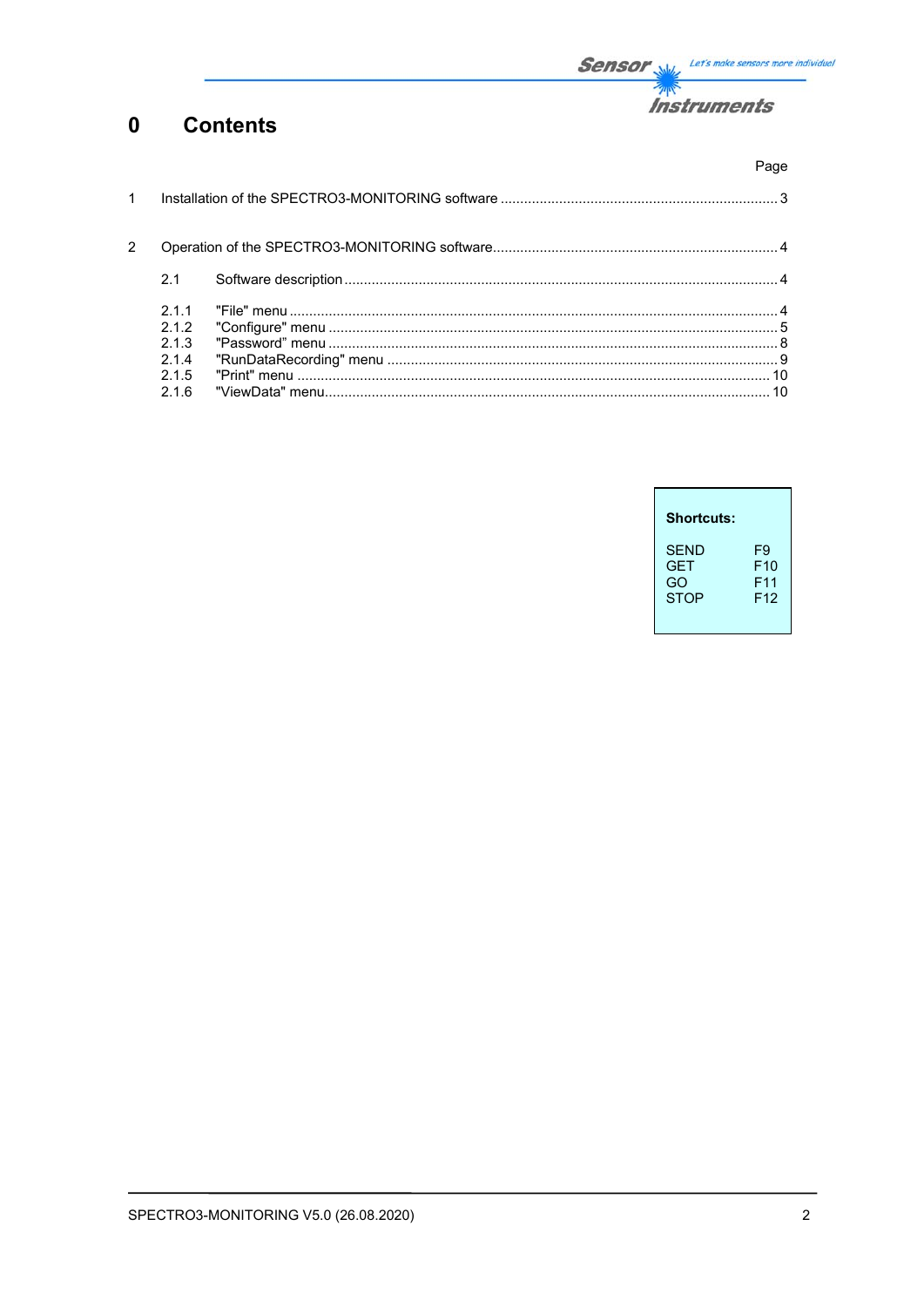## **Instruments 1 Installation of the SPECTRO3-MONITORING software**

Hardware requirements for successful installation of the SPECTRO3-MONITORING software:

- IBM PC AT or compatible PC
- VGA graphics
- Microsoft® Windows® XP, VISTA, 7
- Serial RS232 interface at the PC
- Microsoft-compatible mouse
- Cable for the RS232 interface
- CD-ROM drive

h

20 MByte of free hard disk space

The SPECTRO3-MONITORING software can only be installed under Windows. Windows must therefore be started first, if it is not yet running.

Please install the software as described below:

| $\mathbf{1}$ . | The software can be installed directly from the installation CD-ROM. The CD-ROM contains a<br>folder named INSTALL, where you can find a SETUP program. Start this SETUP program to<br>install the software.                                                                                                       |
|----------------|--------------------------------------------------------------------------------------------------------------------------------------------------------------------------------------------------------------------------------------------------------------------------------------------------------------------|
| 2.             | The installation program displays a dialog and suggests to install the software in the<br>C:\"FILENAME" directory on the hard disk.<br>You may accept this suggestion with OK or [ENTER], or you may change the path as desired.                                                                                   |
| 3.             | During the installation process a new program group for the software is created in the Windows<br>Program Manager. In the this program group an icon for starting the software is created<br>automatically. When installation is successfully completed the installation program displays a<br>"Setup OK" message. |
| $\mathbf{4}$   | After successful installation the software can be started with a left mouse button double-click on<br>the icon.                                                                                                                                                                                                    |

Windows® is a registered trademark of Microsoft Corp.

VGATM is a trademark of International Business Machines Corp.

Let's make sensors more individual

Sensor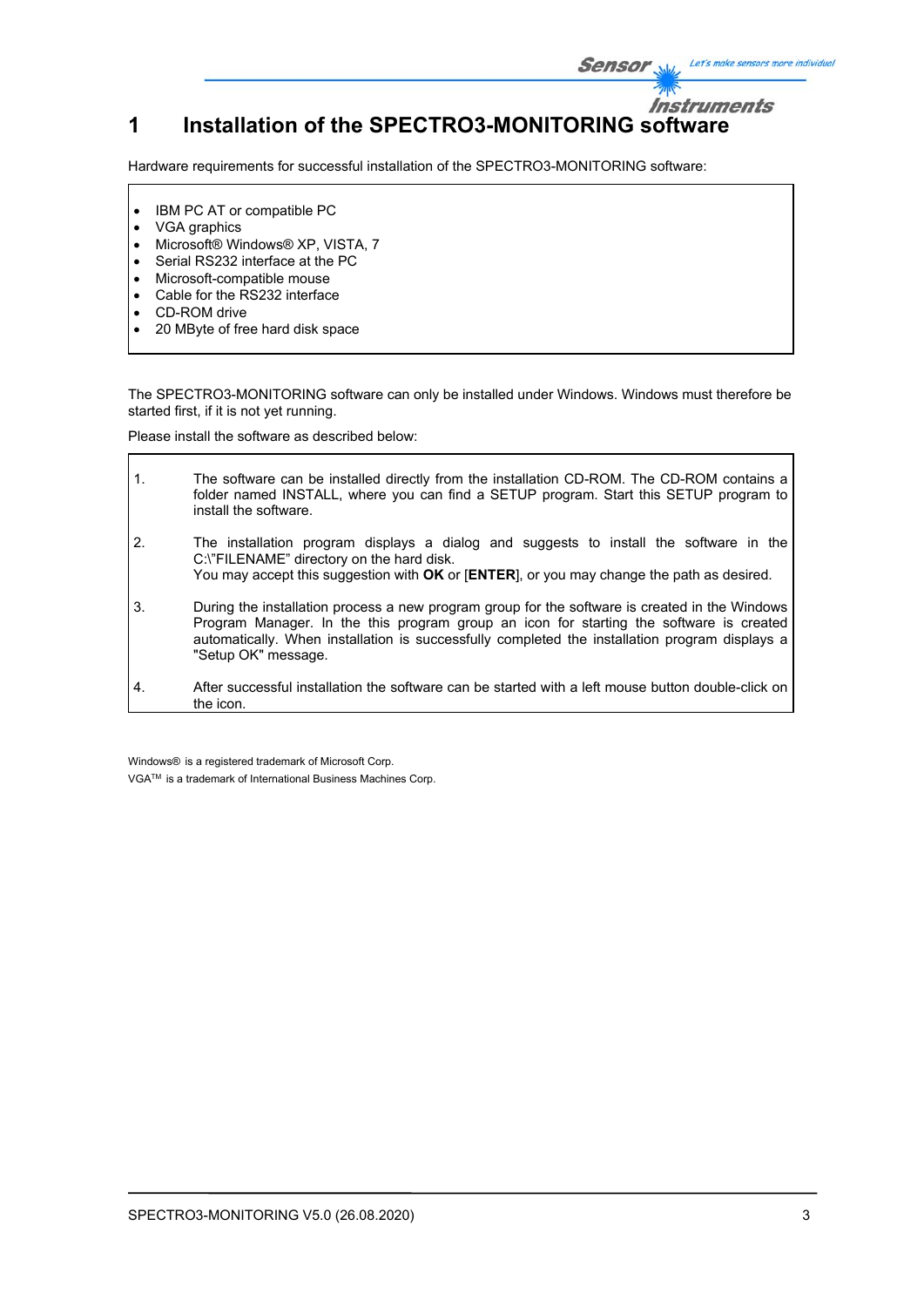Instruments

# **2 Operation of the SPECTRO3-MONITORING software**

## **2.1 Software description**

#### **Please read this chapter before you start the process of initialising the software.**

When the **SPECTRO3-MONITORING** software is started, the following window appears on the Windows user interface. Depending on the settings in the **"Startup Configuration File"**, various elements are displayed.

**TIP!** To avoid problems with the handling of the file path, it is advisable to run the software as administrator. You can either set this in the **Properties** under **Compatibility** or you start the software with a right click and choose **"Run as administrator"**.

| <b>※ SPECTRO3-MONITORING V5.0</b>                                  |                                                                         |  |  |  |
|--------------------------------------------------------------------|-------------------------------------------------------------------------|--|--|--|
| File Configure Password RunDataRecording Print ViewData            |                                                                         |  |  |  |
| Sensor 1                                                           | Sensor 2                                                                |  |  |  |
| 2088 INT/M 820<br>5670 Y/i<br>SETVALUE: X/s  <br>CNT<br>0          | SETVALUE: X/s 1541<br>Y/i   1837   INT/M   2735   CNT<br>$\overline{0}$ |  |  |  |
| X/s<br>deltaC<br>XYINT /siM<br><b>RGB</b>                          | X/s<br>deltaC<br>XYINT /siM<br><b>RGB</b>                               |  |  |  |
| $0 -$<br>$1000 -$                                                  | $0 -$<br>$1000 -$                                                       |  |  |  |
| YÆ<br>$800 -$                                                      | YΛ<br>$800 -$                                                           |  |  |  |
| $0 -$<br>$600 -$                                                   | $0^-$<br>$600 -$                                                        |  |  |  |
| $400 -$<br>INT/M<br>$\mathbf{0}$<br>$200 -$                        | INT/M<br>$400 -$<br>$\bullet$<br>$200 -$                                |  |  |  |
| $0 -$<br>delta C                                                   | $0 -$<br>delta C                                                        |  |  |  |
| 0 100 200 300 400 500 600 700 800 900 1000<br>ଏ<br>$\vert 0 \vert$ | 100 200 300 400 500 600 700 800 900 1000<br>0<br>ပ<br>$\mathbf{0}$      |  |  |  |
| COM PORT<br>$\mathbf{1}$                                           | COM PORT<br>3                                                           |  |  |  |
| Sensor 3                                                           | <b>SerNo xxx Sensor4</b>                                                |  |  |  |
| SETVALUE: X/s 1230 Y/i<br>1059 INT/M 1435 CNT<br>$\overline{0}$    |                                                                         |  |  |  |
| X/s<br>deltaC<br>XYINT /siM<br><b>RGB</b>                          |                                                                         |  |  |  |
| $0 -$<br>$1000 -$                                                  |                                                                         |  |  |  |
| YÆ<br>$800 -$                                                      |                                                                         |  |  |  |
| 0.<br>$600 -$                                                      |                                                                         |  |  |  |
| $400 -$<br>INT/M<br>$200 -$<br>$\mathbf{0}$                        |                                                                         |  |  |  |
| $0 -$<br>delta C                                                   |                                                                         |  |  |  |
| 0 100 200 300 400 500 600 700 800 900 1000<br>୲୰<br>$\mathbf{0}$   |                                                                         |  |  |  |
| COM PORT<br>28                                                     |                                                                         |  |  |  |

## **2.1.1 "File" menu**

File Configure Tools Password RunDal

| Load Configuration File            |
|------------------------------------|
| Save Configuration File            |
| Save As Startup Configuration File |

In the **"File"** menu, configuration files that are set under **"Configure"** can be saved to a file or loaded from a file. The **"Save As Startup Configuration File"** item defines the currently set parameters as startup parameters, i.e. these parameters will be loaded automatically when the software is started.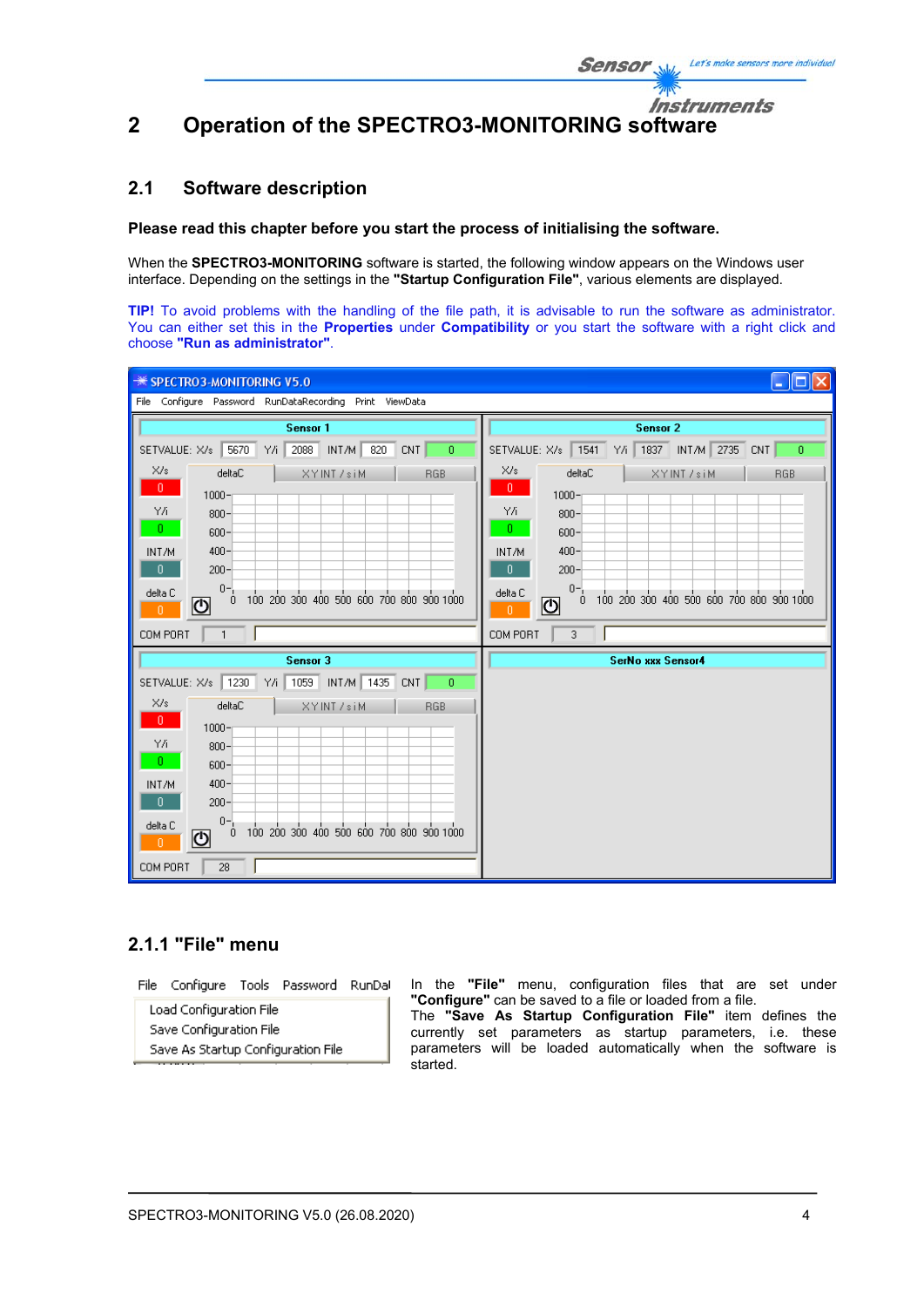

## **2.1.2 "Configure" menu**

| Configure Tools Password        |  |  | Rur |
|---------------------------------|--|--|-----|
| <b>Set Sensor Configuration</b> |  |  |     |
| Set Product Parameter           |  |  |     |
| Set Output Path                 |  |  |     |
| Set Record Mode                 |  |  |     |

The **"Configure"** menu can be used for performing certain parameter presettings.

#### A click on "**Set Sensor Configuration**" opens the following **SENSOR CONFIGURATION PANEL**:

| <b>** SENSOR CONFIGURATION PANEL</b>                         |                                                                |  |  |  |
|--------------------------------------------------------------|----------------------------------------------------------------|--|--|--|
| $\nabla$ ENABLE<br>Sensor 1                                  | $\nabla$ ENABLE<br><b>Sensor 2</b>                             |  |  |  |
| INSERT SENSOR NAME<br>Sensor 1                               | INSERT SENSOR NAME<br>Sensor 2                                 |  |  |  |
| F FIXED SETVALUES X/s 5670 Y/i 2088<br>INT/M<br>820          | $\nabla$ FIXED SETVALUES X/s<br>Y/i 1837<br>1541<br>INT/M 2735 |  |  |  |
| delta C TOLERANCE<br>50                                      | 50<br>delta C TOLERANCE                                        |  |  |  |
| BAUD 115200<br>COM PORT<br>SELECT CONNECTION<br>$\mathbf{1}$ | BAUD 115200 ▼<br>COM PORT<br>3<br>SELECT CONNECTION            |  |  |  |
| $\nabla$ ENABLE<br>Sensor 3                                  | $\Gamma$ ENABLE<br>Sensor 4                                    |  |  |  |
| INSERT SENSOR NAME<br>Sensor 3                               |                                                                |  |  |  |
| F FIXED SETVALUES X/s 1230 Y/i 1059 INT/M 1435               |                                                                |  |  |  |
| delta C TOLERANCE<br>75                                      |                                                                |  |  |  |
| BAUD 115200<br>COM PORT<br>SELECT CONNECTION<br>28           |                                                                |  |  |  |
| $\Gamma$ ENABLE<br>Sensor 5                                  | $\Gamma$ ENABLE<br>Sensor 6                                    |  |  |  |
|                                                              |                                                                |  |  |  |
|                                                              |                                                                |  |  |  |
|                                                              |                                                                |  |  |  |
|                                                              |                                                                |  |  |  |
| $\Gamma$ ENABLE<br>Sensor 7                                  | $\Gamma$ ENABLE<br>Sensor 8                                    |  |  |  |
|                                                              |                                                                |  |  |  |
|                                                              |                                                                |  |  |  |
|                                                              |                                                                |  |  |  |
|                                                              |                                                                |  |  |  |
|                                                              |                                                                |  |  |  |

If data should be recorded from a sensor, the sensor must be activated with **"ENABLE"**. In the **"INSERT SENSOR NAME"** field a name can be assigned to the sensor. This name will then be displayed in the main window, saved in the output file, and will also be printed.

In the main window **deltaC** is shown in a display and visualised in a graph. The **MONITORING** software calculates **deltaC** with the following formula.

$$
deltaC = \sqrt{(Set valueX / s - X / s)^{2} + (Set valueY / i - Y / i)^{2} + (Set valueINT / M - INT / M)^{2}}
$$

**X/s, Y/i and INT/M** are the current data coming from the sensor.

The reference values **SetvalueX/s, SetvalueY/i** and **SetvalueINT/M** are preset in the **SENSOR CONFIGURATION PANEL**. **FIXED SETVALUES** allows the user to change the values in the main window while data recording is running.

In the **deltaC TOLERANCE** field a threshold can be set for the **deltaC graph** in the main window. If the current **deltaC** value exceeds this threshold, or if **deltaC=-1**, the background of the graph and of the **deltaC** display will turn red.

The interface between a sensor and the PC is specified under **"SELECT CONNECTION"**.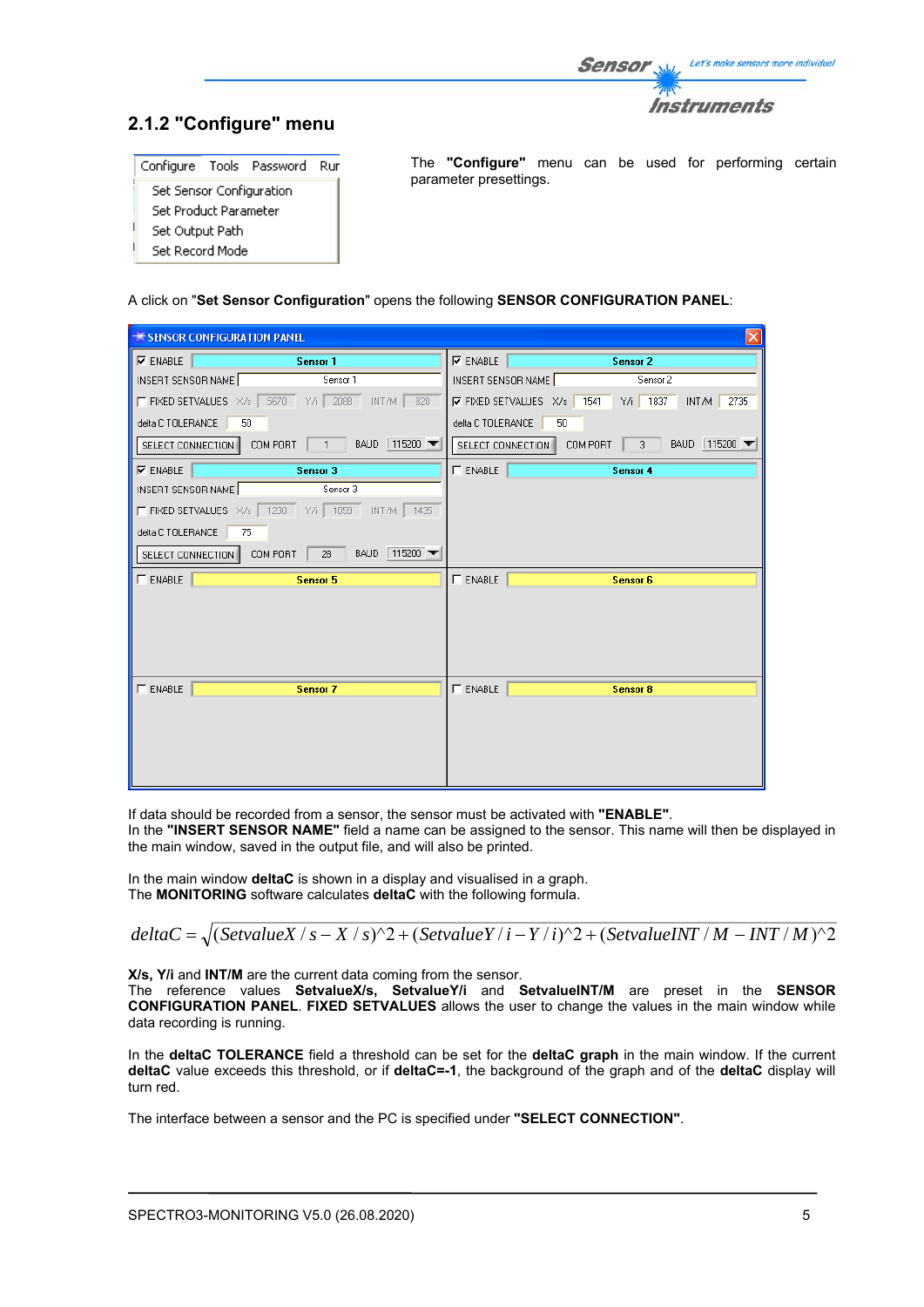

#### A click on **"Set Product Parameter"** opens the **PRODUCT PARAMETER CONFIGURATION PANEL**:

| <b>** PRODUCT PARAMETER CONFIGURATION PANEL</b>                                                                        |                        |  |  |  |  |
|------------------------------------------------------------------------------------------------------------------------|------------------------|--|--|--|--|
| ENABLE AND SELECT PRODUCT PARAMETERS. WHICH ARE FIX AND<br>MUST BE STORED IN THE OUTPUT FILE AND PRINTED AT THE REPORT |                        |  |  |  |  |
| <b>V</b> ENABLE PRODUCT PARAMETER 1                                                                                    | Example Machine Number |  |  |  |  |
| <b>ENABLE PRODUCT PARAMETER 2</b><br>⊽                                                                                 | Example Plant          |  |  |  |  |
| <b>ENABLE PRODUCT PARAMETER 3</b>                                                                                      |                        |  |  |  |  |
| <b>ENABLE PRODUCT PARAMETER 4</b>                                                                                      |                        |  |  |  |  |
| <b>ENABLE PRODUCT PARAMETER 5</b>                                                                                      |                        |  |  |  |  |
| ENABLE AND SELECT PRODUCT PARAMETERS, WHICH MUST BE ENTERED<br>BY THE MACHINE OPERATOR WHEN THE MEASUREMENT STARTS     |                        |  |  |  |  |
| $\nabla$ ENABLE PRODUCT PARAMETER 6                                                                                    |                        |  |  |  |  |
|                                                                                                                        | Example Product Number |  |  |  |  |
| <b>ENABLE PRODUCT PARAMETER 7</b><br>⊽                                                                                 | Example Order Number   |  |  |  |  |
| <b>ENABLE PRODUCT PARAMETER 8</b><br>⊽                                                                                 | Example Operator       |  |  |  |  |
| <b>ENABLE PRODUCT PARAMETER 9</b><br>⊽                                                                                 | Example Appendix       |  |  |  |  |
| <b>ENABLE PRODUCT PARAMETER 10</b>                                                                                     |                        |  |  |  |  |

There are 5 parameters that can be individually entered. All these data are fixed and are, if they are enabled, saved in the file and printed in the report. Parameters 6 to 10, if they are enabled, must be entered by the operator after pressing **"Start"**. These data also are saved in the file and printed.

**Attention!** 

**The characters / \ : . \* ? " < > | must not be used.**

| ☀ Insert Product Parameter    |
|-------------------------------|
| <b>Example Product Number</b> |
|                               |
|                               |
|                               |

#### Example:

**"ENABLE PRODUCT PARAMETER 6"** is activated and is assigned the input of **" Example Product Number"**.

When **"RunDataRecording"** and **"Start"** is pressed, a window will appear prompting the operator to enter a Product Number.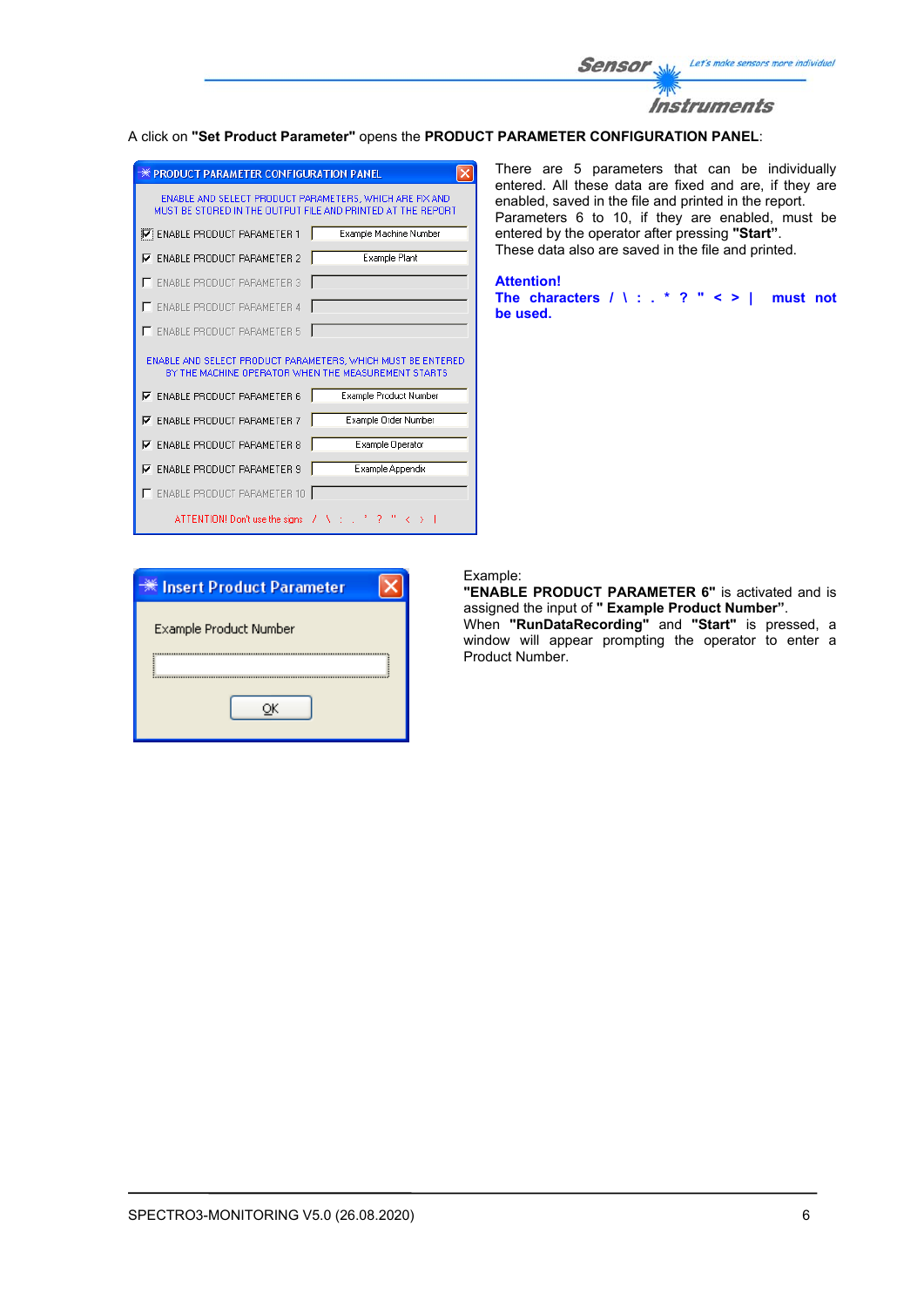| <b>Sensor</b> | Let's make sensors more individual |
|---------------|------------------------------------|
| <b>TANY</b>   |                                    |
|               | <b>Instruments</b>                 |

### A click on **"Set Output Path"** opens the **OUTPUT FILE CONFIGURATION PANEL**:

|                                                                      | <del>※</del> OUTPUT FILE CONFIGURATION PANEL                                                                                                                                                                                                                                                            |                               | $\times$                          | This window                                                                                                                                          |
|----------------------------------------------------------------------|---------------------------------------------------------------------------------------------------------------------------------------------------------------------------------------------------------------------------------------------------------------------------------------------------------|-------------------------------|-----------------------------------|------------------------------------------------------------------------------------------------------------------------------------------------------|
|                                                                      | SELECT HOW TO CREATE THE OUTPUT FILENAME<br><b>V</b> SAVE DATA TO FILE<br>Output Directory   d:\Mist                                                                                                                                                                                                    |                               |                                   | "SAVE DAT<br>should be s<br>visualized o<br>enabled, all                                                                                             |
|                                                                      | SELECT A FILE EXTENSION xxx. dat<br>T OPERATOR CREATES FILENAME MANUALLY                                                                                                                                                                                                                                |                               |                                   | If "OPERAT<br>activated, tl<br>"Start", pror                                                                                                         |
|                                                                      | <b>▽ CREATE FILENAME AUTOMATICALLY</b><br><b>▽ PRODUCT PARAMETER 1</b><br>F PRODUCT PARAMETER 2<br>PRODUCT PARAMETER 3<br>PRODUCT PARAMETER 4<br>PRODUCT PARAMETER 5<br><b>F PRODUCT PARAMETER 6</b><br>F PRODUCT PARAMETER 7<br>F PRODUCT PARAMETER 8<br>F PRODUCT PARAMETER 9<br>PRODUCT PARAMETER 10 |                               |                                   | If "CREAT<br>activated, th<br>file.<br>The output p<br>The file na<br><b>PARAMETE</b><br>defined unde<br>Under "SEL<br>TO FILE"<br>stored.           |
| $\nabla$ Red<br>$\nabla$ Green<br>$\nabla$ Blue<br>$\nabla \times$ s | SELECT DATA WHICH SHOULD BE SAVED TO FILE<br>– I⊽ Yi<br><b>IV</b> Int M Int Intigger<br>— I⊽ delta C<br>$\nabla$ C-No: $\nabla$ RAW R                                                                                                                                                                   | $\nabla$ GRP<br>$\nabla$ TEMP | <b>IV</b> RAW G<br>$\nabla$ RAW B | <b>INFO!</b><br>If the outp<br>EXCEL, the<br>be set to a<br>USA, ). Th<br>number with<br>saved in Ang<br>are then set<br>recognise a<br>saved in the |

is used for defining the output file.

A TO FILE" determines whether the data tored to a file, or whether they should be visualized only. If "**SAVE DATA TO FILE"** is not setting possibilities will be faded out.

**OR CREATES FILENAME MANUALLY"** is he software, after the operated presses mpts the operator to define an output file.

**IE FILENAME AUTOMATICALLY"** is e software automatically creates the output

ath is determined with "Output Directory". The file name comprises the activated **"PRODUCT PARAMETER"**, the sensor name and the extension defined under **"SELECT A FILE EXTENSION"**.

**ECT DATA WHICH SHOULD BE SAVED TO FILE"** that data are selected, which should be

ut file should be opened with Microsoft regional settings in Windows should first an Anglo-American country (Great Britain,  $P$  reason for this is that EXCEL interprets a comma as a date information. If the file is glo-American mode and the regional settings back to your respective country, EXCEL will number with comma correctly. If the file is e Anglo-American mode, and if the regional

settings are then set back to the respective country, EXCEL recognises the gloss factor as a floating point number.

The following steps must be performed to change to an Anglo-American language: Start  $\rightarrow$  Settings  $\rightarrow$  Control Panel  $\rightarrow$  Regional and Language Settings An Anglo-American language can then be selected in the "Regional Settings" tab.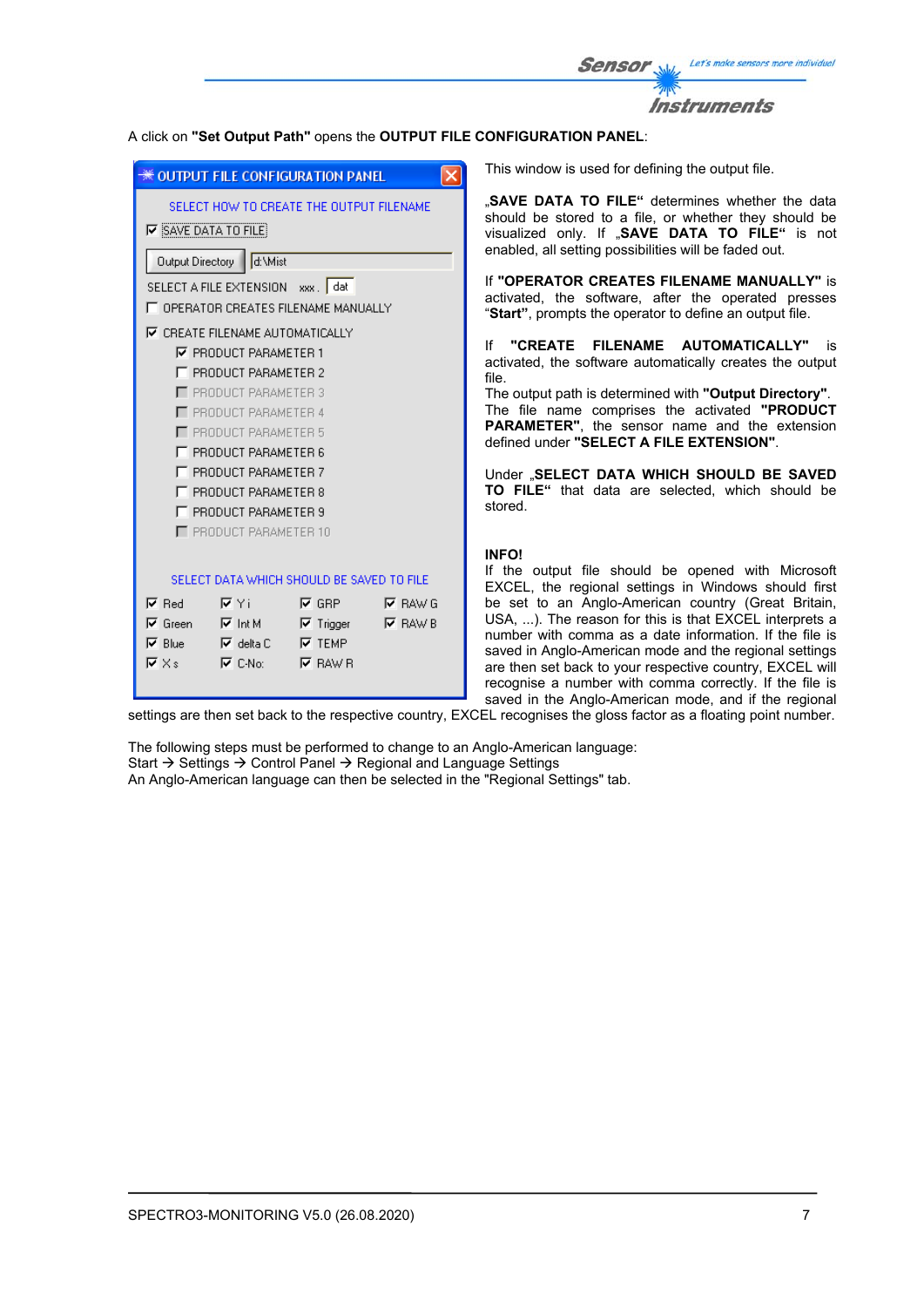

### A click on **"Select Record Mode"** opens the **RECORDER CONFIGURATION PANEL**:

| <b>EXECORDER CONFIGURATION PANEL</b>       |  |
|--------------------------------------------|--|
| SELECT THE BECOBD MODE                     |  |
| SELECT DATA RECORDING<br>ALITO LIMITED     |  |
| RECORD-TIME INTERVAL IN SECONDS            |  |
| VALUES TO BE RECORDED (MAX 50 000)<br>1በበበ |  |
|                                            |  |

This window is used for determining the data recording mode.

With **"AUTO LIMITED"**, an adjustable number of data is recorded after an adjustable time interval.

With **"AUTO UNLIMITED"** data are recorded after an adjustable time interval until recording is stopped by pressing "Stop".

With **"AUTO TRIGGERED"** the sensor automatically sends data which are then recorded and saved.

#### **Attention!**

**For using the "AUTO TRIGGERED" function the sensor must operate in one of the trigger modes, because data only are sent when the trigger condition drops (cf. instruction manual SPECTRO3-Scope).**

| Password RunDataRecording Print Vie<br><b>Activate Password Protection</b><br>Deactivate Password Protection<br>Change Password | The "File" and "Configure" items can be protected by a password.<br>Password protection can be enabled and disabled.<br>The default password is: 0000000000<br>(in words: 10 zeros).<br>The password can be individually changed. |
|---------------------------------------------------------------------------------------------------------------------------------|-----------------------------------------------------------------------------------------------------------------------------------------------------------------------------------------------------------------------------------|
| <b>CHANGE PASSWORD PANEL</b>                                                                                                    | When password protection is enabled, the menu items "File" and<br>"Configuration" only can be accessed after pressing "Deactivate"<br><b>Password Protection"</b> and entering the correct password.                              |
| CHANGE PASSWORD<br><b>ENTER PASSWORD</b><br>NEW PASSWORD<br>CONFIRM PASSWORD                                                    | <b>Attention!</b><br>Password protection must be activated again with "Activate"<br><b>Password Protection".</b>                                                                                                                  |
| <b>FT ENABLE PASSWORD PROTECTION</b><br>Save Changes                                                                            |                                                                                                                                                                                                                                   |

## **2.1.3 "Password" menu**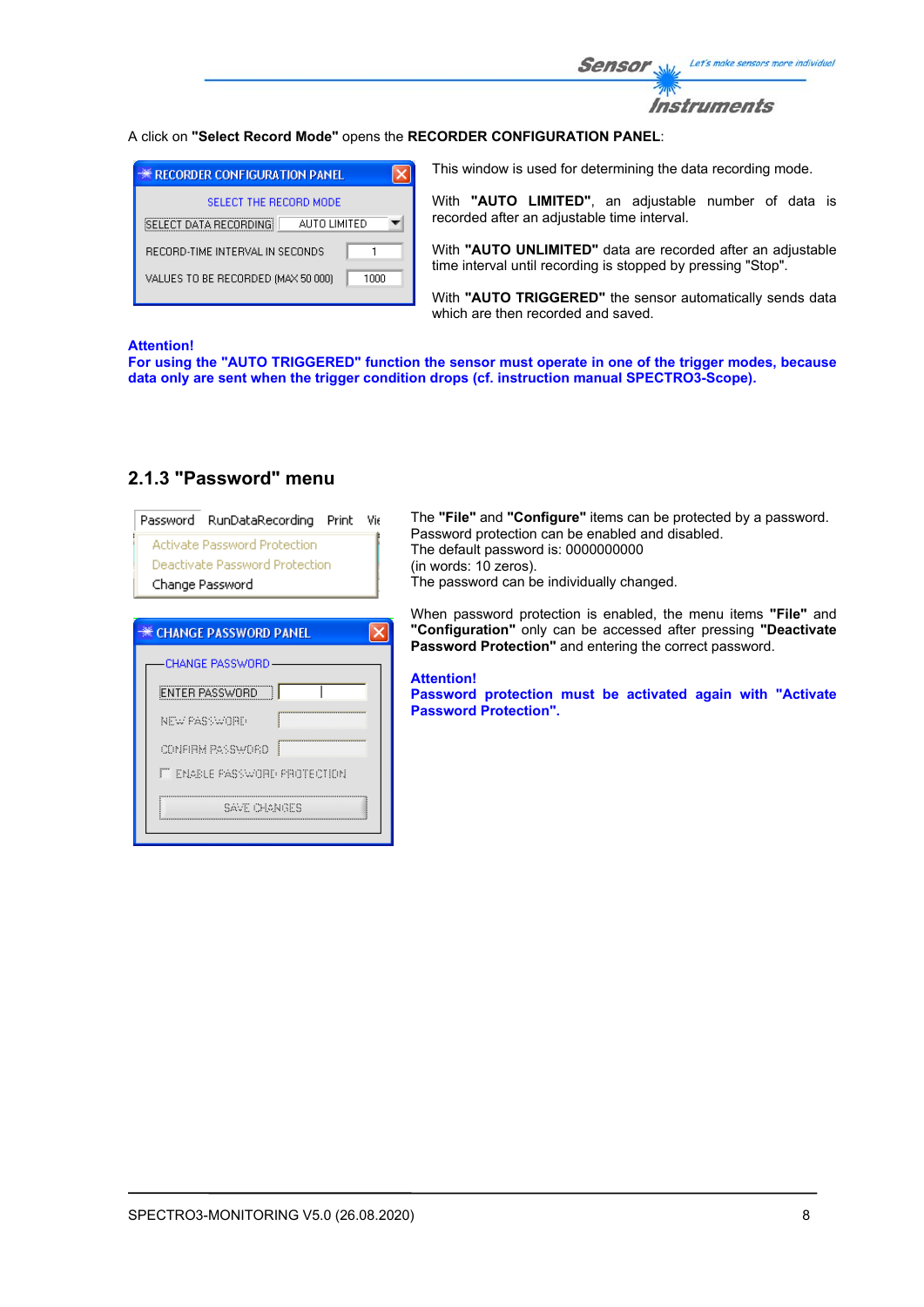|                                                | 2.1.4 "RunDataRecording" menu                                                                                                             |
|------------------------------------------------|-------------------------------------------------------------------------------------------------------------------------------------------|
| RunDataRecording                               | In this menu item data recording can be started with "Start" and stopped with "Stop".                                                     |
| Start                                          | Data recording furthermore can be paused with <b>"Pause"</b> and then continue again with<br>"Continue".                                  |
| Pause                                          | When "Start" is pressed, the product parameters 6 to 10 that are enabled in "Set                                                          |
| Continue                                       | <b>Product Parameter"</b> must be entered.                                                                                                |
| Stop                                           | If "OPERATOR CREATES FILENAME MANUALLY" is activated under "Set Output<br><b>Path"</b> , the operator will be prompted to specify a file. |
| <del>■</del> SPECTRO3-MONITORING V5.0          |                                                                                                                                           |
| File Configure Password RunDataRecording Print | ViewData                                                                                                                                  |

| File Configure Password RunDataRecording Print ViewData                             |                                                               |  |  |  |  |  |
|-------------------------------------------------------------------------------------|---------------------------------------------------------------|--|--|--|--|--|
| Sensor 1                                                                            | Sensor 2                                                      |  |  |  |  |  |
| 2088 INT/M<br>5670 Y/i<br>820<br>725<br>SETVALUE: X/s<br>CNT                        | 1837 INT/M 2735<br>SETVALUE: X/s<br>1541<br>Y/i<br>725<br>CNT |  |  |  |  |  |
| X/s<br>deltaC<br>XYINT /siM<br><b>RGB</b>                                           | X/s<br>deltaC<br>XYINT /siM<br>RGB                            |  |  |  |  |  |
| 5654<br>$50 -$                                                                      | 1537<br>$80 - 1$                                              |  |  |  |  |  |
| Y/i<br>$40 -$<br>2090                                                               | YÆ<br>$64-$<br>1831                                           |  |  |  |  |  |
| $30 -$<br>$20 -$<br>INT/M                                                           | $48 -$<br>$32 -$<br>INT/M                                     |  |  |  |  |  |
| 793<br>$10 -$                                                                       | 2659<br>$16 -$                                                |  |  |  |  |  |
| $0 - i$<br>delta C<br>$\overrightarrow{0}$ 100 200 300 400 500 600 700 800 900 1000 | O.<br>delta C<br>100 200 300 400 500 600 700 800 900 1000     |  |  |  |  |  |
| ଏ<br>31                                                                             | л.<br>$\overline{O}$<br>76                                    |  |  |  |  |  |
| SPECTRO3V4.1<br>RT Jun 19 2012<br>COM PORT<br>1                                     | SPECTRO3V4.1<br>RT Jun 19 2012<br>COM PORT<br>3               |  |  |  |  |  |
| Sensor 3                                                                            | SerNo xxx Sensor4                                             |  |  |  |  |  |
| SETVALUE: X/s   1230 Y/i   1059   INT/M   1435 CNT  <br>725                         |                                                               |  |  |  |  |  |
| X/s<br>XYINT /siM<br>deltaC<br>RGB                                                  |                                                               |  |  |  |  |  |
| 1224<br>$1442 -$                                                                    |                                                               |  |  |  |  |  |
| Y/i<br>$1154 -$<br>1053                                                             |                                                               |  |  |  |  |  |
| $865 -$<br>$577 -$<br>INT/M                                                         |                                                               |  |  |  |  |  |
| 1435<br>$288-$                                                                      |                                                               |  |  |  |  |  |
| $0 - t$<br>delta C<br>100 200 300 400 500 600 700 800 900 1000                      |                                                               |  |  |  |  |  |
| 0<br><u>ଏ</u><br>8                                                                  |                                                               |  |  |  |  |  |
| SPECTRO3V4.1<br>RT Jun 19 2012<br>COM PORT<br>28                                    |                                                               |  |  |  |  |  |

The data that are selected in the **OUTPUT FILE CONFIGURATION PANEL** are immediately saved in the correspondingly created file, if this is activated, and are visualised on the screen. The **CNT** display shows the total number of recorded values.

The current values of **X/s, Y/i, INT/M**, and **deltaC** are displayed in the respective fields left of the graph.

The **SETVALUES** for **X/s Y/i** and **INT/M** that are set in the **SENSOR CONFIGURATION PANEL** are displayed above the graph. If **FIXED SETVALUES** is deactivated in the **SENSOR CONFIGURATION PANEL**, the **SETVALUE** function elements have a white background, and the current values that are shown in the display fields can be directly adopted as **SETVALUES** with a right-click on one of the function elements.

The **deltaC** tab provides a display that in a graph visualises **deltaC** and the **deltaC TOLERANCE** that is set in the **SENSOR CONFIGURATION PANEL**. If the current value of **deltaC** exceeds the tolerance threshold, the background of the graph and of the **deltaC** display will turn red.

The **X Y INT / s i M** and **RGB** tabs provide a graphic representation of the current values of **X/s, Y/i and INT/M** and of **RGB** (red, green, blue), respectively.

For memory capacity reasons the graphs only show the last 1000 values. The output file, however, contains all the values.



A click on the **RESET** button sets the graphs in all three tabs to zero.

Let's make sensors more individual

Instruments

Sensol